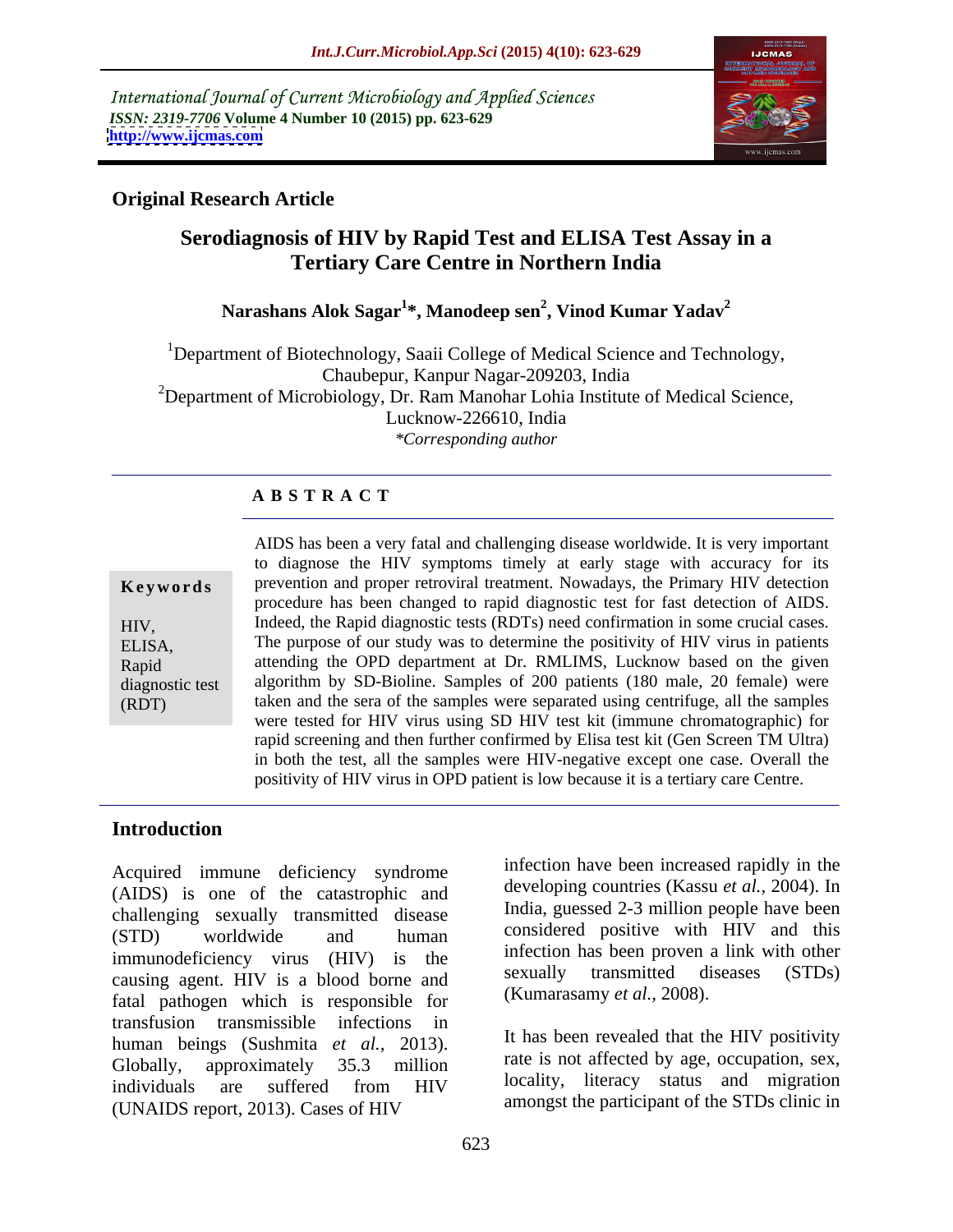northern India (Hussain *et al.*, 2005). Since, enerforming venipuncture. 3–5 ml of blood the prevalence of HIV has a very lethal impact on human population worldwide so, it is really crucial to diagnose the HIV-1/2 were carefully transferred from the syringe infection timely for proper retroviral treatment. Parallel and Serial, two HIV diagnostic methods are commonly used. In parallel algorithm, simultaneously testing of the samples is carried out by two kinds of The vials/vacutainers were centrifuged at tests whereas in serial testing, firstly 3000 rpm for 10 minutes to separate the samples are tested by first test, which results serum. are further confirmed by second test (Wright *et al.,* 2004). Voluntary counselling and testing (VCTs) centers in India refer algorithm/strategy III to diagnose HIV from The serum samples were placed in leak the proposed guidelines of NACO (National proof plastic containers in the deep freezer AIDS control organization), India (NACO at  $-22^{\circ}$ C. guidelines, 2007). Many serodiagnostic techniques are used to diagnose HIV like All the samples were labelled adequately ELISA with the accuracy up to 99% but due to lack of skilled labour and enough spare time, Rapid kits have replaced those time consuming techniques (Francis *et al.,* 1988; Bhanu *et al.,* 2014). Acceptance of constructed antigens in some accelerated rapid kits have elevated the specificity (Khansari *et al.*, 1993), which are used to diagnose HIV-1/2 infection in very less

However, result can be drawn in 5-15 minutes by using rapid diagnostic test (RDTs) but for the assurance of HIV presence, it must be re-confirmed by ELISA and western blot techniques because

The laboratory procedure for HIV-testing

females) samples were collected by antibodies of HIV-1/2 virus in the serum.

was taken aseptically by using sterilized/disposable syringe. The samples squirting into a sterile plastic vial.

# **Separation of sera from the blood**

serum.

## **Storage of serum specimens**

at  $-22^{\circ}$ C.

with patient's name and record no.

# **Detection of HIV specific antibodies**

time. Standard diagnostics Private Limited, sometimes specificity of the test matters. serum was poured into the well of the kit **Materials and Methods** 4 (120 ml.) of assay diluent into the same are performed on patient's blood serum 'or' confirmation of rapid kit test. ELISA was plasma.  $applied$  using The Genscreen<sup>IM</sup> Ultra HIV **Collection of samples** Ltd., Gurgaon Haryana, India), an enzyme Totally two hundred (180 males and 20 for the identification of HIV antigen and Two detection tests were applied for HIV in the sera of 200 patients. Rapid diagnostic test (RDT) along with ELISA was performed. Rapid assay was applied with the helpSD Bioline  $HIV- $\frac{1}{2}$  3.0 (SD Bio-$ Gurgaun, Haryana) as an immune chromatographic test for the quantitative detection of antibodies of all isotype (Ig G, Ig M, Ig A) specific to HIV-1/2 types in the serum. In rapid diagnostic test (RDT), a fresh kit was used for each patient. 5-10 ml. using capillary pipette followed by adding a well and test was interpreted in 5~20 minutes. The ELISA was performed for the confirmation of rapid kit test. ELISA was <sup>TM</sup> Ultra HIV Ag-Ab (Bio-Rad Laboratories India Pvt. immunoassay based on sandwich principle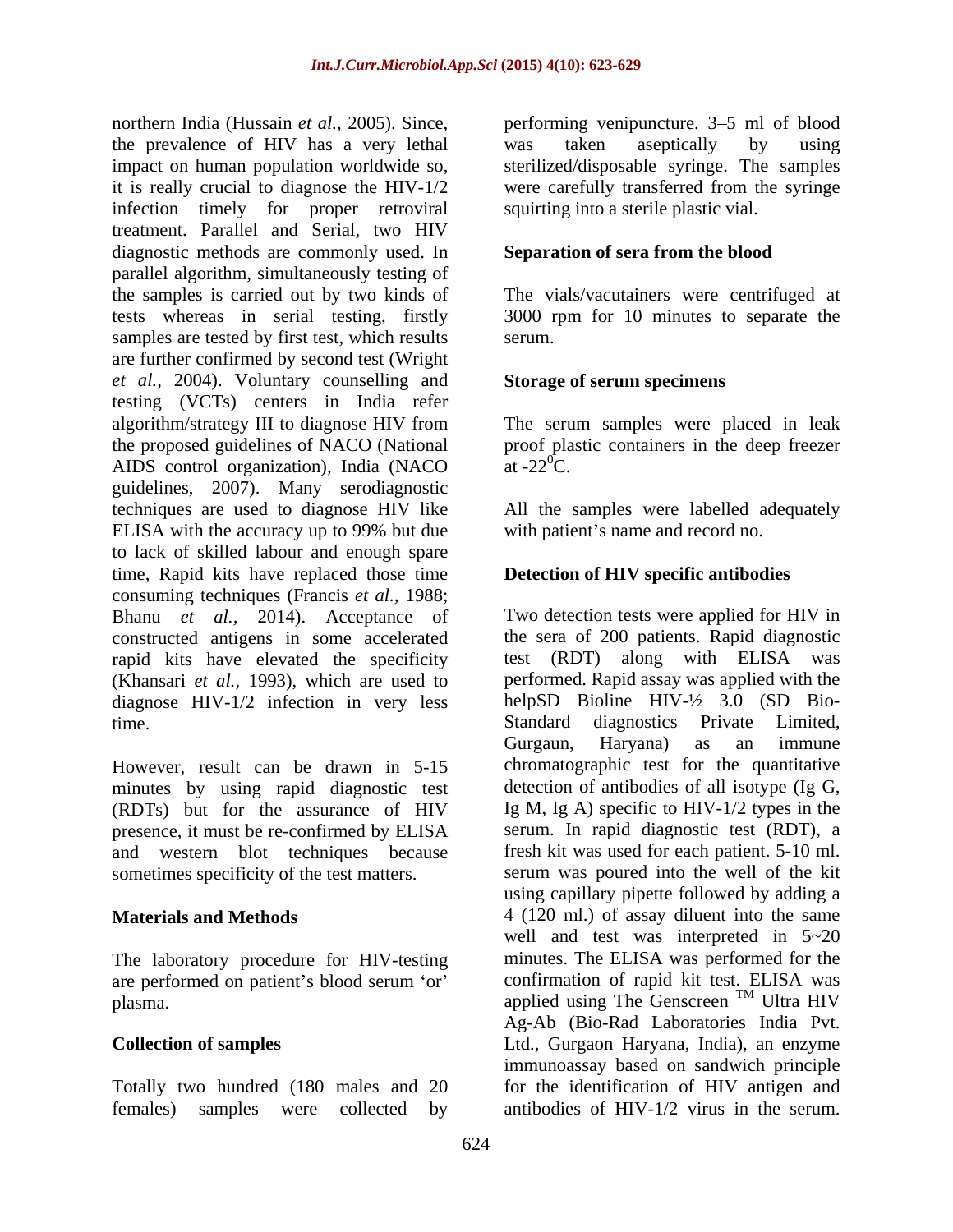assay was conducted as per the given algorithm.

Interpretation of the rapid screening test was confirmatory testing of HIV carried out by visual assay like dot-blot test, hetapene hegative/positive samples. Elisa was positive and negative valuation of HIV test.

positivity or negativity of HIV-1/2 was values for each sample with the calculated cut-off value. Thermo scientific Multiscan EX (Thermo fisher scientific, Pune, India) The diagnostic tests evaluation is cheap, was used as ELISA reader to observe the simple to complete, and impose the less optical density (O.D) at  $450^0$  or  $620-700$ nm discomfort to the patient, since there a small for the calculation of cut-off value. Samples specimen size is necessary (Truong Xuan *et*  with absorbance values below than the  $al., 2000$ . absolute value were advised to be negative be positive by The Genscreen<sup>TM</sup> Ultra HIV

1- The mean absorbance of the negative

Sera of 200 (180 males and 20 females) However, research suggested that rapid kit (SD BODLINE HIV ½ 3.0). Except one, all the samples were found HIV assay.In this study SD BODLINE HIV ½

The evaluation of rapid test and ELISA negative (Non-reactive). The overview is given in the table 2.

**Interpretation of the test and assay** samples were negative except one, 40 **validation** samples out of 200 along with positive one on the basis of the given algorithm for the employed for 40 samples with the help of specificity, sensitivity and the estimation of Genscreen the Ultra Kit. The optical density Calculation and estimation of ELISA for the negative and optical density of only sample decided by comparison of the absorbance value, so it was confirmed as HIV positive. After this rapid tests, in which all the were taken randomly as a subsets for confirmatory testing of HIV negative/positive samples. Elisa was of 39 samples were observed less than cut off value (0.260), confirmed as HIV was found  $3.092$  nm, more than cut-off Assay summary is given in the table 3.

*al.,* 2000).

and absorbance values equal to higher than As per the research, both rapid kits and the absolute value (cut off) were advised to ELISA are used immunologically to  $T<sup>M</sup>$  Ultra HIV diagnose the infection of HIV. Ambiguous Ag-Ab assay. Optical density (O.D) was False positive results have been observed calculated by following formula:- with RDTs according to other studies (A.F. control (ODR3) rate of false negatives and high positive  $ODR3 = [OD(C<sup>*</sup>) + OD(D) + OD(E)]/3$  Positivity and negativity of a test sample 2- The cut off value- Sensitivity reflects the adeptness of an The cut off value was given by the formula analysis to accurately allocate those who  $CO = OD R3 + .200$  accept the disease, or accurate positives, a **Results and Discussion** (Kleinbaum *et al.,* 1982; Weiss, 1998). diagnose the infection of HIV. Ambiguous Aghokeng *et al.,* 2009). Interpretation of rapid test would be acceptable with lower predictive value (Khan *et al.,* 2010). depends on the sensitivity of the kits. part of those who analysis positive

patients were tested for screening of HIV, all confirmation of HIV by western blot is very the samples were tested with help of the crucial technique but the ELISA has its own However, research suggested that importance for the confirmation of rapid kits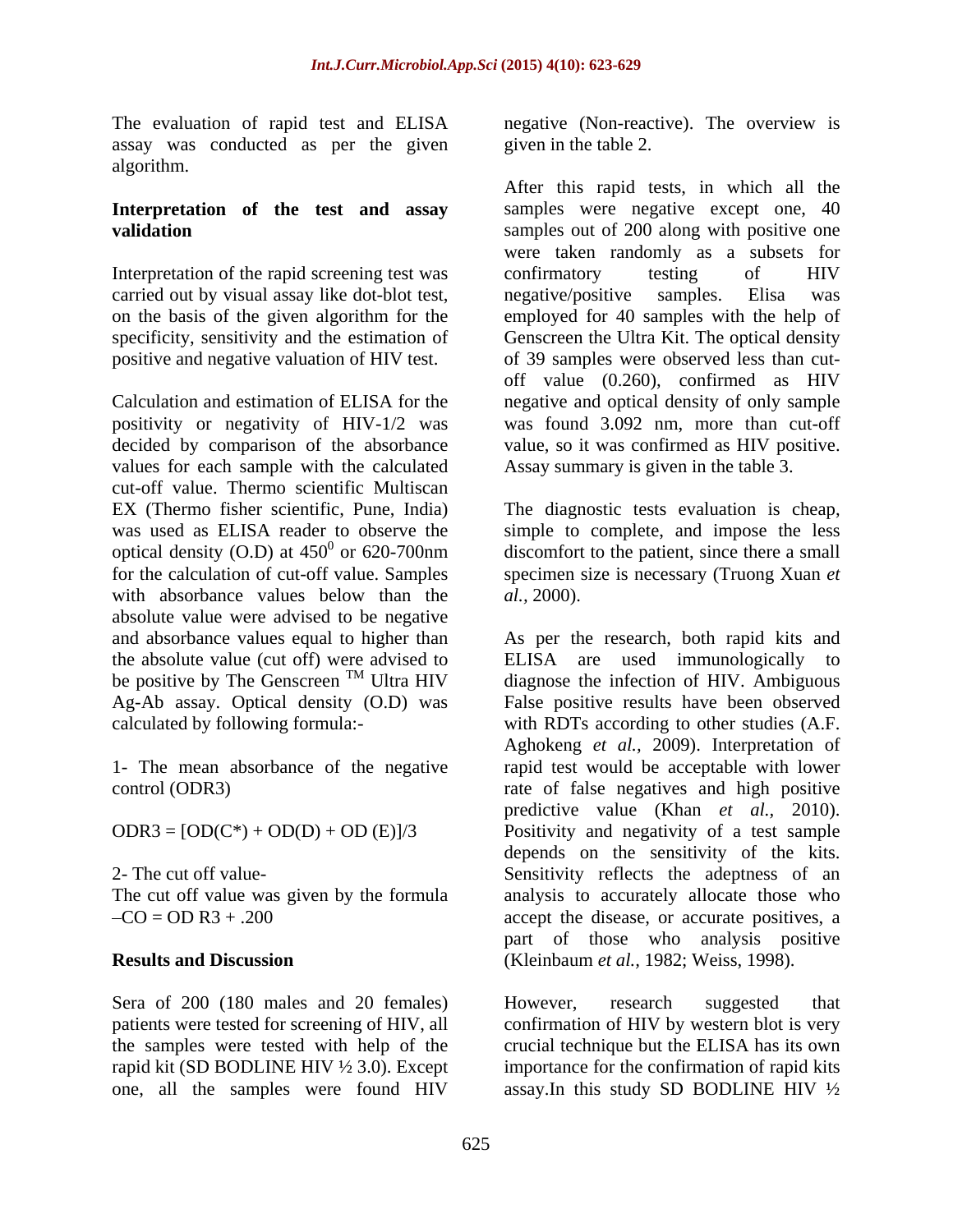3.0 rapid diagnostic kit was used for the screening test and the result was interpreted

with respect to the given protocol with kit.

**Table.1** Interpretation of the rapid test on the basis of given algorithm for SD Bioline HIV-½ 3.0

| <b>Negative Test Result</b>                                                                                 |                                                                                                                                         |
|-------------------------------------------------------------------------------------------------------------|-----------------------------------------------------------------------------------------------------------------------------------------|
| (O)                                                                                                         | Appearance of only control line 'C' within the<br>result window.                                                                        |
| <b>Positive Test Result for HIV-1</b><br>$\overline{\textcircled{\circ}}$<br>$\sqrt{2}$                     | The presence of two lines as control line 'C'<br>and test line $1(1)$ within the result window<br>indicates a positive result for HIV-1 |
| <b>HIV-2 Positive</b>                                                                                       |                                                                                                                                         |
| $\overline{(\bigcirc)}$<br>_____<br>$\overline{C}$ $\overline{2}$ $\overline{1}$<br><b>HIV-1/2 Positive</b> | The presence of two lines as control line 'C'<br>and test line $2(2)$ within the result window<br>indicates a positive result for HIV-2 |
| <u>(</u> O)                                                                                                 | The presence of 3 lines as control line 'C' and<br>test line $1(1)$ and test lines 2(2) within the                                      |
| Invalid test result                                                                                         | result window indicates 3 positive result for<br>$HIV-1$ &/or HIV-2                                                                     |
| $\mathbf{T}$<br>$\overline{1}\bigodot$<br>$\frac{C}{2}$ 1                                                   | No presence of control line $(C)$ within the<br>result window indicates as invalid result                                               |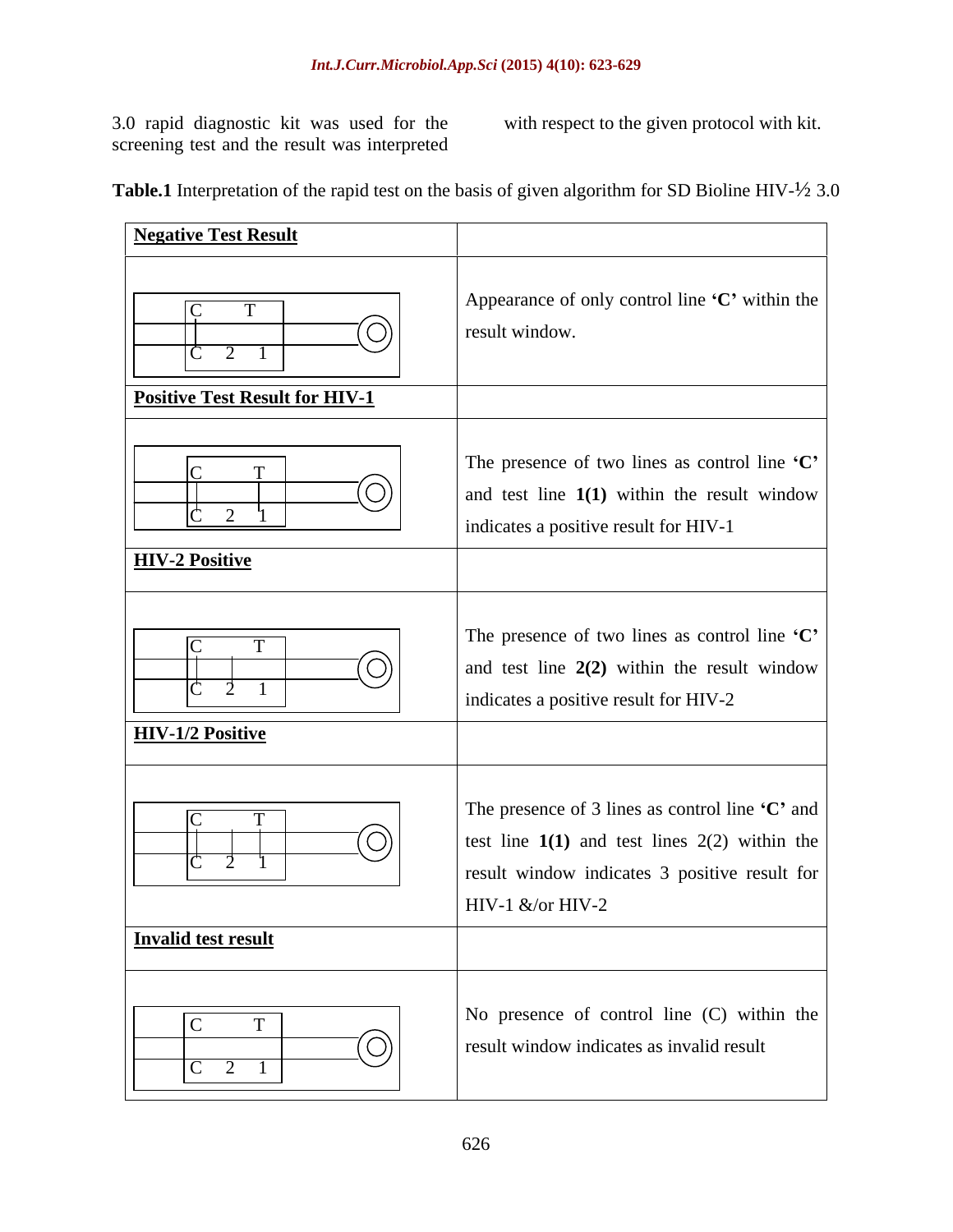| Test applied         |               |               | Total number of Number of Negative Number of positive |
|----------------------|---------------|---------------|-------------------------------------------------------|
|                      | samples(sera) | samples(sera) | samples (serum)                                       |
| SD BODLINE HIV   200 |               | -199          |                                                       |
| $\frac{1}{2}$ 3.0    |               |               |                                                       |

### **Table.2** Overview of rapid screening test result. (As per SD BODLINE HIV ½ 3.0 kit)

HIV- human immunodeficiency virus.

| <b>Table.3</b> Summary of ELISA result by The Genscreen TM Ultra HIV Ag-Ab |  |  |
|----------------------------------------------------------------------------|--|--|
|                                                                            |  |  |

| Components          | of Optical | Density   Cut-off Value | <b>Assay Result</b> |
|---------------------|------------|-------------------------|---------------------|
| <b>ELISA</b>        | (O.D)      |                         |                     |
| Positive Ag control | 2.167      |                         |                     |
| Positive Ab control | 2.160      |                         |                     |
| Negative Control    | 0.055      |                         |                     |
| 39 sera             | > 0.260    | 0.260                   | <b>NEGATIVE</b>     |
| 1 serum             | < 0.260    | 0.260                   | <b>POSITIVE</b>     |

ELISA- enzyme linked immunosorbent assay

ELISA result was interpreted on the basis of observance of the optical densities, Nagar, Lucknow, since Ram Manohar Lohia calculated with cut-off value. Assay Institute of Medical sciences is tertiary care validation was done according to the given centre only referred patients' diagnosis was

The absorbance of each negative control (R3) should be less than 0.170. If one negative control does not respect this norm,<br>disregard and recalculate the mean using the The assays were performed between the age two remaining values only one value may be group of 17-64 years. Most of the patients dominated by this way the mean of the attended the department of neurosurgery, absorbance of the negative control should be oncology, oncosurgery and urology. Mostly less than 0.150 the absorbance of HIV Ab patients were male and they were diagnosed positive control (R4) should be greater than other illnesses too e.g., Hepatitis B, HCV 0.9:ODR4>70.9 the absorbance of HIV Ag positive control (R5) should be greater than 0.9:ODR5> 70.9 (Bio-rad laboratories, In comparison to tertiary care centre, the

of HIV Positive patients in RAM Monohar

procedure- done for the screening of viral marker Lohia Institute of Medical Sciences Gomti preparative. Thus the spectrum of patient at this institute does not correlate with that of community.

> The assays were performed between the age and routine test like blood test.

2012). population load is higher in ICTC Since our aim was to find out the spectrum and PPTC (Prevention of parent to child (Integrated Counseling and Testing Centre) transmission centre). ICTC is an important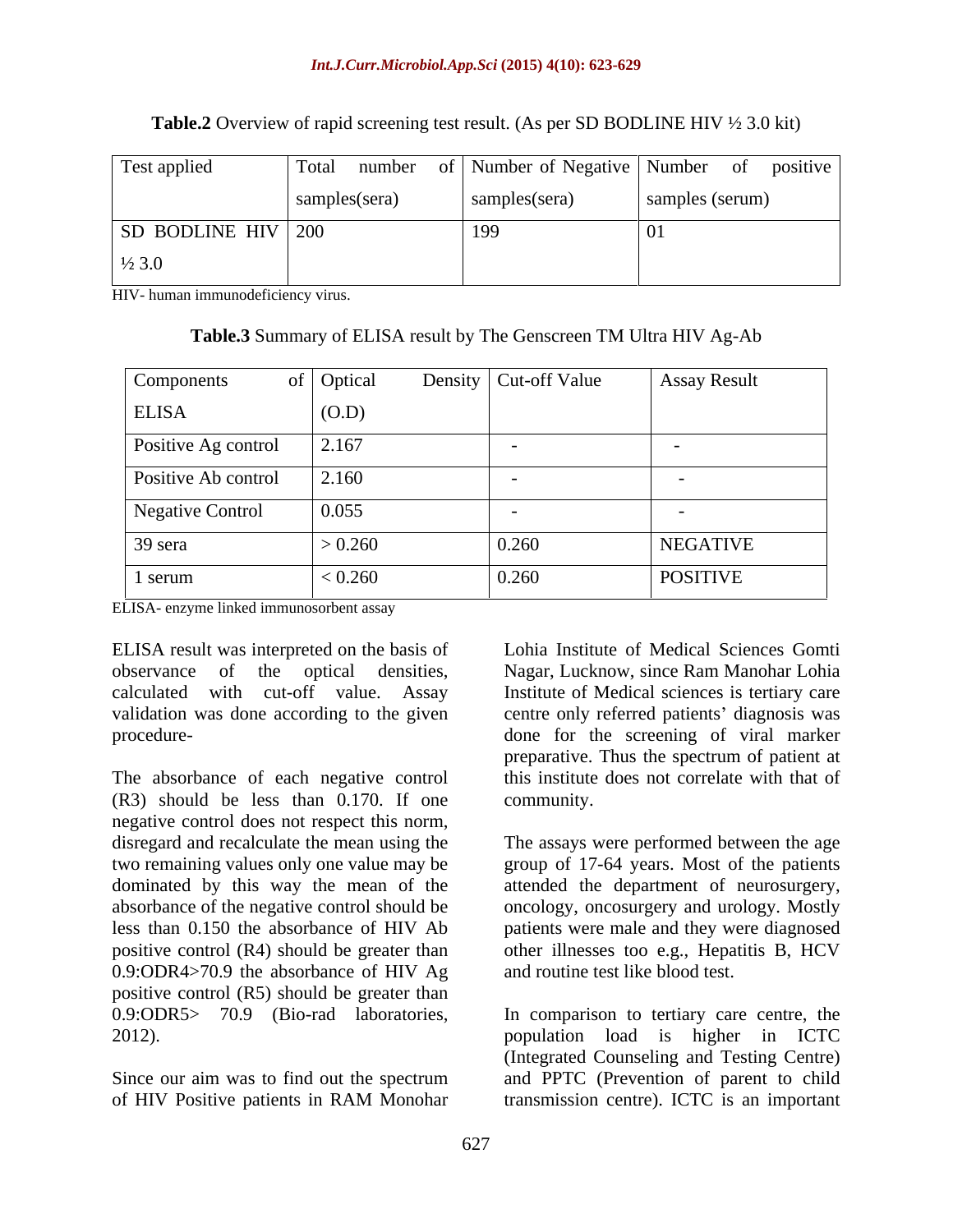component of HIV/AIDS care, prevention and control program. This serves as an entry infections, psychosocial support. For such tests versus ELISA for screening of types of services, direct population come

PPTC-Mother (Parent) child transmission of HIV is a major problem worldwide. Most of the children (90%) who are HIV positive Bio-rad laboratories, 2012. Screening kit for were born to HIV infected mother. At this centre, pregnant ladies came for counseling and testing administration of antiretroviral drug to reduce the viral load, appropriate immunoassay. Available at obstetric & prenatal care for mother counseling about breast feeding and administration of antiretroviral drugs to the HIV exposed new born. That's why the March, 2012). population load is high in primary & Francis, H.L., Kabeya, M., Kafuama, N., secondary care centre. Riggins, C., Colebunders, R., Ryder,

PPTC of HIV is a very important component of NACPII & NACPIII which is aimed to and specificities of latex minimize transmission of HIV through this

Author is actual beholden to the department 2464. of biotechnology of Saaii College of medical Global report, 2015. UNAIDS report on the sciences and technology, Kanpur that granted permission and provided an opportunity to explore my skills. The authors are very thankful to the department of microbiology of Dr. Ram Manohar Lohia institute of medical sciences, Lucknow for its valuable support and help. <http://www.unaids.org/sites/default/files/me>

Aghokeng A.F., Mpoudi-Ngole E., Dimodi

HIV prevention in Cameroon. *PLoS One,* 4(11): 7702.

- point for counseling, testing, antiretroviral Bhanu Mehra, Sonali Bhattar, Preena treatment, treatment for opportunistic Bhalla, Deepti Rawat, 2014. Rapid here. a voluntary counselling and testing tests versus ELISA for screening of HIV infection: Our experience from facility of a tertiary care centre in north India. *Int. Scholarly Res. Notices,* 296840: 5.
	- the detection of HIV p24 antigen and antibodies to hiv-1 and hiv-2 in human serum/plasma by enzyme immunoassay. Available at [http://www.bio](http://www.bio-)<rad.com/webroot/web/pdf/inserts/CD> [G/en/883605\\_EN.pdf.](G/en/883605_EN.pdf) (Accessed 20 March, 2012).
- route. immunosorbent assay for detection Acknowledgement **immunodeficiency** virus in African R., Curran, J., Izaley, L., Quinn, T.C. 1998. Comparison of sensitivities and specificities of latex agglutination and enzyme-linked of antibiotics to human sera. *J. Clin. Microbiol.,* 26: 2462 2464.
	- global AIDS epidemic.
	- Guidelines for HIV testing, 2007. National AIDS Control Organisation, Ministry of Health and Family Welfare, <http://naco.gov.in/upload/Policies%2> <0&%20Guidelines/5>.
- **Reference** [dia\\_asset/JC2702\\_GARPR2015guid](dia_asset/JC2702_GARPR2015guid) [elines\\_en.pdf](elines_en.pdf)
	- H., *et al.* 2009. Inaccurate diagnosis 2005. HIV, HBV, HCV and syphilis of HIV-1 group MandOis a key challenge for ongoing universal attending the STD clinics of district access to antiretroviral treatment and hosptals in Northern India. *Int. Soc.*Hussain, T., Kulshreshtha, K.K., Shikha Sinha, V.S., Yadav, V.M., Katoch, co-infections among patients attending the STD clinics of district